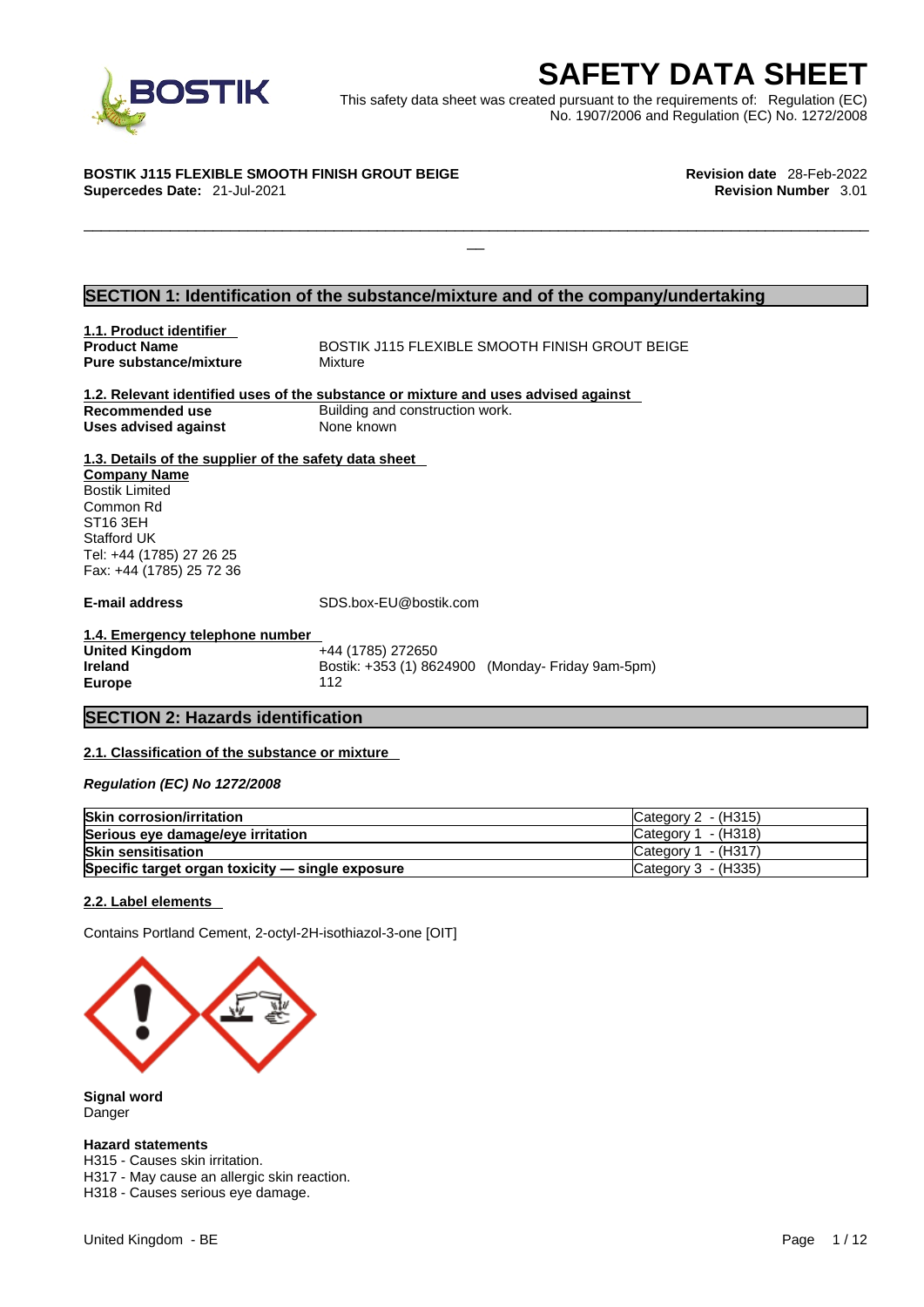\_\_\_\_\_\_\_\_\_\_\_\_\_\_\_\_\_\_\_\_\_\_\_\_\_\_\_\_\_\_\_\_\_\_\_\_\_\_\_\_\_\_\_\_\_\_\_\_\_\_\_\_\_\_\_\_\_\_\_\_\_\_\_\_\_\_\_\_\_\_\_\_\_\_\_\_\_\_\_\_\_\_\_\_\_\_\_\_\_\_\_

\_\_ **BOSTIK J115 FLEXIBLE SMOOTH FINISH GROUT BEIGE Revision date** 28-Feb-2022 **Supercedes Date:** 21-Jul-2021 **Revision Number** 3.01

H335 - May cause respiratory irritation.

### **Precautionary Statements - EU (§28, 1272/2008)**

P101 - If medical advice is needed, have product container or label at hand

P102 - Keep out of reach of children

P260 - Do not breathe dust

P271 - Use only outdoors or in a well-ventilated area

P280 - Wear protective gloves/protective clothing/eye protection/face protection

P302 + P352 - IF ON SKIN: Wash with plenty of water and soap

P305 + P351 + P338 - IF IN EYES: Rinse cautiously with water for several minutes. Remove contact lenses, if present and easy to do. Continue rinsing

P310 - Immediately call a POISON CENTER or doctor

P362 + P364 - Take off contaminated clothing and wash it before reuse

P403 + P233 - Store in a well-ventilated place. Keep container tightly closed

P405 - Store locked up

P501 - Dispose of contents/ container to an approved waste disposal plant

### **2.3. Other hazards**

When cement reacts with water a strong alkaline solution is produced. Prolonged contact with wet cement or wet concrete may cause serious burns because they develop without pain being felt e.g. when kneeling in wet cement even when wearing trousers. Frequent inhalation of large quantities of cement dust over a long period of time increases the risk of developing lung disease. Product dust may be irritating to eyes, skin and respiratory system. Repeated exposure may cause skin dryness or cracking.

### **PBT & vPvB**

This mixture contains no substance considered to be persistent, bioaccumulating or toxic (PBT). This mixture contains no substance considered to be very persistent nor very bioaccumulating (vPvB).

### **SECTION 3: Composition/information on ingredients**

### **3.1 Substances**

Not applicable

### **3.2 Mixtures**

| <b>Chemical name</b>                  | <b>EC No</b> | <b>CAS No</b> | Weight-%     | <b>Classification</b><br>according to<br><b>Regulation (EC)</b><br>No. 1272/2008<br>[CLP]             | <b>Specific</b><br>concentration limit<br>(SCL) | <b>REACH</b><br>registration<br>number |
|---------------------------------------|--------------|---------------|--------------|-------------------------------------------------------------------------------------------------------|-------------------------------------------------|----------------------------------------|
| Quartz                                | 238-878-4    | 14808-60-7    | $40 - 80$    | $\wedge$                                                                                              | $\blacksquare$                                  | [4]                                    |
| <b>Portland Cement</b>                | 266-043-4    | 65997-15-1    | $40 - 80$    | STOT SE 3<br>(H335)<br>Skin Irrit, 2<br>(H315)<br>Eye Dam. 1<br>(H318)<br>Skin Sens. 1<br>(H317)      |                                                 | $[5]$                                  |
| 2-octyl-2H-isothiazol-3-o<br>ne [OIT] | 247-761-7    | 26530-20-1    | $0.01 - 0.1$ | Acute Tox. 3<br>(H301)<br>Acute Tox. 3<br>(H311)<br>Acute Tox. 3<br>(H331)<br>Skin Corr. 1B<br>(H314) | $\wedge$                                        |                                        |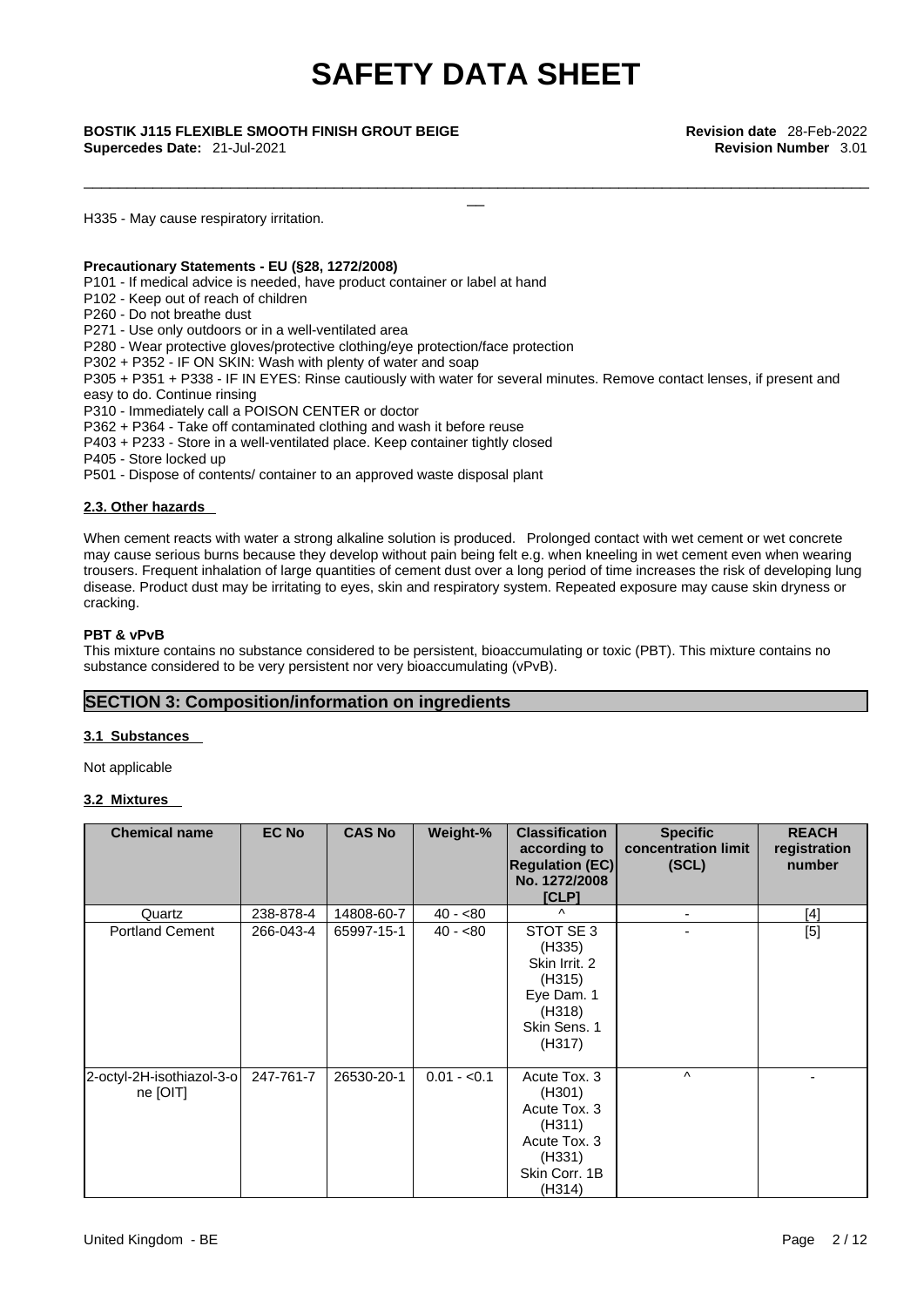\_\_\_\_\_\_\_\_\_\_\_\_\_\_\_\_\_\_\_\_\_\_\_\_\_\_\_\_\_\_\_\_\_\_\_\_\_\_\_\_\_\_\_\_\_\_\_\_\_\_\_\_\_\_\_\_\_\_\_\_\_\_\_\_\_\_\_\_\_\_\_\_\_\_\_\_\_\_\_\_\_\_\_\_\_\_\_\_\_\_\_

| <b>BOSTIK J115 FLEXIBLE SMOOTH FINISH GROUT BEIGE</b><br>Supercedes Date: 21-Jul-2021 |                  | <b>Revision date</b> 28-Feb-2022<br><b>Revision Number 3.01</b> |
|---------------------------------------------------------------------------------------|------------------|-----------------------------------------------------------------|
|                                                                                       |                  |                                                                 |
|                                                                                       | Eye Dam 1        |                                                                 |
|                                                                                       | (H318)           |                                                                 |
|                                                                                       | Skin Sens. 1A    |                                                                 |
|                                                                                       | (H317)           |                                                                 |
|                                                                                       | Aquatic Acute 1  |                                                                 |
|                                                                                       | (H400)           |                                                                 |
|                                                                                       | Aquatic Chronic  |                                                                 |
|                                                                                       | 1(H410)          |                                                                 |
|                                                                                       | M Factor Acute   |                                                                 |
|                                                                                       | $=10$            |                                                                 |
|                                                                                       | M Factor Chronic |                                                                 |
|                                                                                       | $= 1$            |                                                                 |

NOTE [4] - This substance is exempted from registration according to the provisions of Article 2(7)(a) and Annex IV of REACH NOTE [5] - This substance is exempted from registration according to the provisions of Article  $2(7)(a)$  and Annex V of REACH

### **Full text of H- and EUH-phrases: see section 16**

Note: ^ indicates not classified, however, the substance is listed in section 3 as it has an OEL

This product does not contain candidate substances of very high concern at a concentration >=0.1% (Regulation (EC) No. 1907/2006 (REACH), Article 59)

### **SECTION 4: First aid measures**

### **4.1. Description of first aid measures**

| <b>General advice</b>              | If medical advice is needed, have product container or label at hand.                                                                                                                                                                                                                                                                                                                                                                                |
|------------------------------------|------------------------------------------------------------------------------------------------------------------------------------------------------------------------------------------------------------------------------------------------------------------------------------------------------------------------------------------------------------------------------------------------------------------------------------------------------|
| <b>Inhalation</b>                  | Remove to fresh air. Get medical attention immediately if symptoms occur. IF exposed<br>or concerned: Get medical advice/attention.                                                                                                                                                                                                                                                                                                                  |
| Eye contact                        | Do not rub affected area. Immediately flush with plenty of water. After initial flushing,<br>remove any contact lenses and continue flushing for at least 15 minutes. Consult an<br>ophthalmologist.                                                                                                                                                                                                                                                 |
| <b>Skin contact</b>                | Brush off loose particles from skin. Remove material from skin immediately. Take off<br>contaminated clothing and wash it before reuse. In the case of skin irritation or allergic<br>reactions see a doctor.                                                                                                                                                                                                                                        |
| Ingestion                          | Rinse mouth. Never give anything by mouth to an unconscious person. Do NOT induce<br>vomiting. Call a doctor.                                                                                                                                                                                                                                                                                                                                        |
| Self-protection of the first aider | Avoid contact with skin, eyes or clothing. Wear personal protective clothing (see section<br>8).                                                                                                                                                                                                                                                                                                                                                     |
|                                    | 4.2. Most important symptoms and effects, both acute and delayed                                                                                                                                                                                                                                                                                                                                                                                     |
| <b>Symptoms</b>                    | Burning sensation. Itching. Rashes. Hives. Causes serious eye damage. Irritating to<br>skin. Inhalation of dust in high concentration may cause irritation of respiratory system.<br>When cement reacts with water a strong alkaline solution is produced. Prolonged<br>contact with wet cement or wet concrete may cause serious burns because they develop<br>without pain being felt e.g. when kneeling in wet cement even when wearing trousers. |
|                                    | 4.3. Indication of any immediate medical attention and special treatment needed                                                                                                                                                                                                                                                                                                                                                                      |
| Note to doctors                    | May cause sensitisation in susceptible persons. Treat symptomatically.                                                                                                                                                                                                                                                                                                                                                                               |
|                                    |                                                                                                                                                                                                                                                                                                                                                                                                                                                      |

### **SECTION 5: Firefighting measures**

### **5.1. Extinguishing media**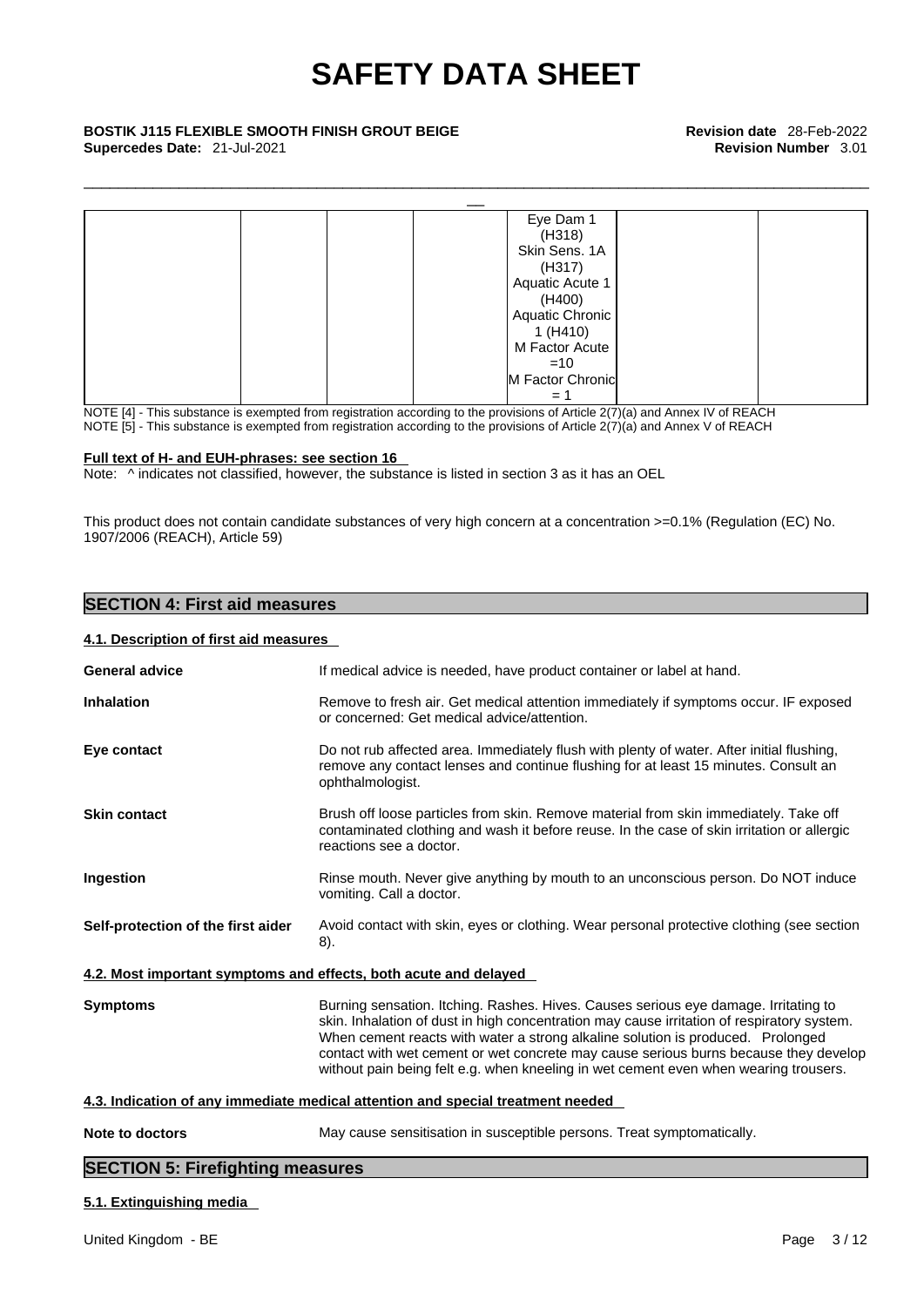\_\_\_\_\_\_\_\_\_\_\_\_\_\_\_\_\_\_\_\_\_\_\_\_\_\_\_\_\_\_\_\_\_\_\_\_\_\_\_\_\_\_\_\_\_\_\_\_\_\_\_\_\_\_\_\_\_\_\_\_\_\_\_\_\_\_\_\_\_\_\_\_\_\_\_\_\_\_\_\_\_\_\_\_\_\_\_\_\_\_\_

# \_\_ **BOSTIK J115 FLEXIBLE SMOOTH FINISH GROUT BEIGE Revision date** 28-Feb-2022

**Supercedes Date:** 21-Jul-2021 **Revision Number** 3.01

| <b>Suitable Extinguishing Media</b>                               | Use extinguishing measures that are appropriate to local circumstances and the<br>surrounding environment.                            |
|-------------------------------------------------------------------|---------------------------------------------------------------------------------------------------------------------------------------|
| Unsuitable extinguishing media                                    | Full water jet. Do not scatter spilled material with high pressure water streams.                                                     |
| 5.2. Special hazards arising from the substance or mixture        |                                                                                                                                       |
| chemical                                                          | Specific hazards arising from the Product is or contains a sensitiser. May cause sensitisation by skin contact.                       |
| <b>Hazardous combustion products</b>                              | Silicon dioxide.                                                                                                                      |
| 5.3. Advice for firefighters                                      |                                                                                                                                       |
| Special protective equipment and<br>precautions for fire-fighters | Firefighters should wear self-contained breathing apparatus and full firefighting turnout<br>gear. Use personal protection equipment. |
| <b>SECTION 6: Accidental release measures</b>                     |                                                                                                                                       |
|                                                                   | 6.1. Personal precautions, protective equipment and emergency procedures                                                              |
| <b>Personal precautions</b>                                       | Avoid generation of dust. Do not get in eyes, on skin, or on clothing. Use personal<br>protective equipment as required.              |
| <b>Other information</b>                                          | Refer to protective measures listed in Sections 7 and 8.                                                                              |

**For emergency responders** Use personal protection recommended in Section 8.

**6.2. Environmental precautions** 

- **Environmental precautions** Prevent product from entering drains. Do not allow to enter into soil/subsoil.
- **6.3. Methods and material for containment and cleaning up**
- **Methods for containment** Cover powder spill with plastic sheet or tarp to minimise spreading and keep powder dry. Prevent dust cloud.
- **Methods for cleaning up** Do not dry sweep dust. Wet dust with water before sweeping or use a vacuum to collect dust. Use appropriate personal protective equipment (PPE). Carefully shovel or sweep up spilled material and place in suitable container. Avoid generating dust.

**Prevention of secondary hazards** Clean contaminated objects and areas thoroughly observing environmental regulations.

**6.4. Reference to other sections** 

**Reference to other sections** See section 8 for more information. See section 13 for more information.

### **SECTION 7: Handling and storage**

### **7.1. Precautions for safe handling**

**Advice on safe handling** Ensure adequate ventilation. Avoid generation of dust. Avoid contact with skin, eyes or clothing. Use personal protection equipment. Take off contaminated clothing and wash it before reuse. **General hygiene considerations** Avoid contact with skin, eyes or clothing. Wear suitable gloves and eye/face protection. Do not eat, drink or smoke when using this product.

**7.2. Conditions for safe storage, including any incompatibilities**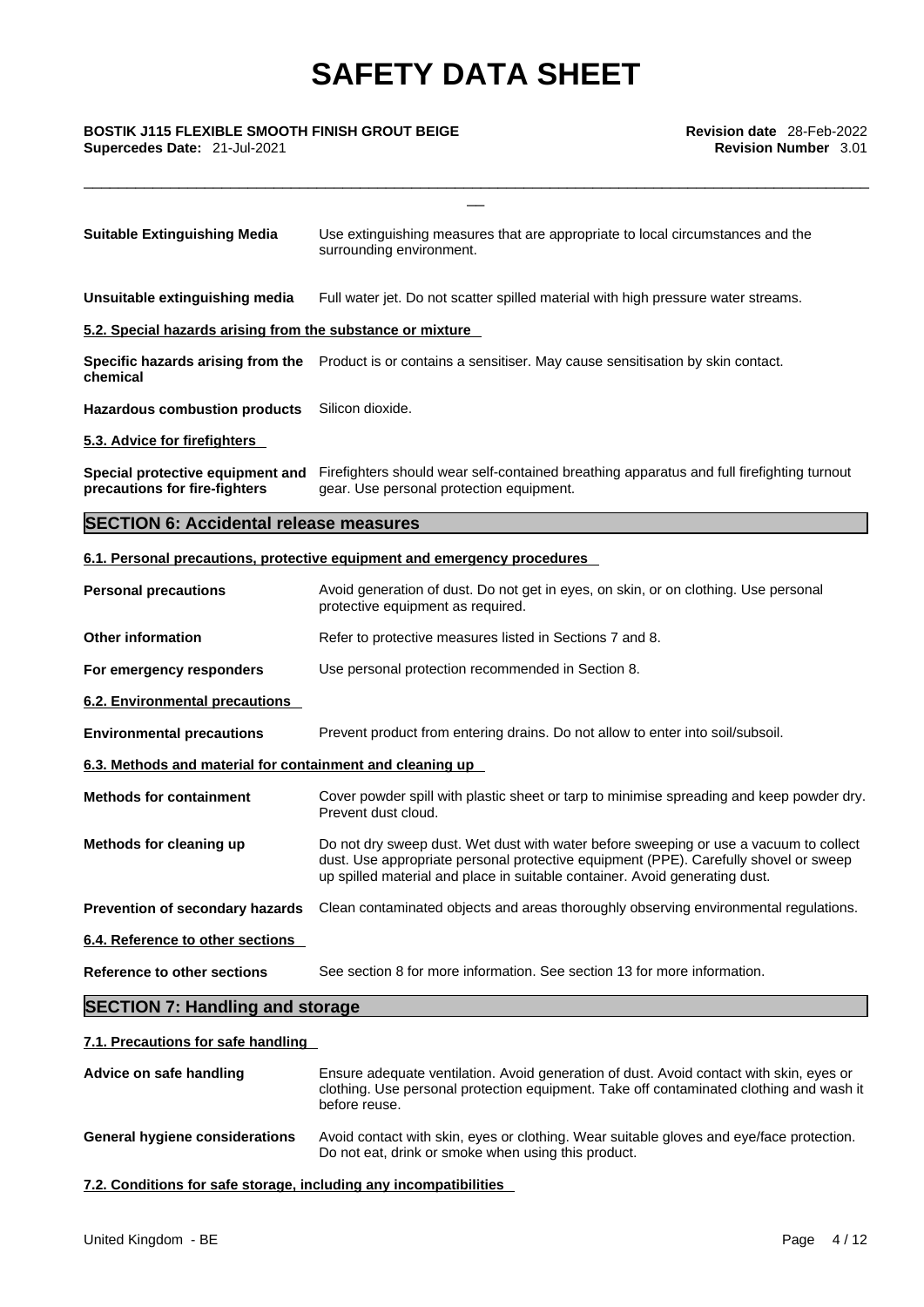\_\_\_\_\_\_\_\_\_\_\_\_\_\_\_\_\_\_\_\_\_\_\_\_\_\_\_\_\_\_\_\_\_\_\_\_\_\_\_\_\_\_\_\_\_\_\_\_\_\_\_\_\_\_\_\_\_\_\_\_\_\_\_\_\_\_\_\_\_\_\_\_\_\_\_\_\_\_\_\_\_\_\_\_\_\_\_\_\_\_\_

# \_\_ **BOSTIK J115 FLEXIBLE SMOOTH FINISH GROUT BEIGE Revision date** 28-Feb-2022

**Supercedes Date:** 21-Jul-2021 **Revision Number** 3.01

| <b>Storage Conditions</b>                          | Keep containers tightly closed in a dry, cool and well-ventilated place. Store locked up.<br>Keep out of the reach of children. Keep the packing dry and well sealed to prevent<br>contamination and absorption of humidity. Protect from moisture. |
|----------------------------------------------------|-----------------------------------------------------------------------------------------------------------------------------------------------------------------------------------------------------------------------------------------------------|
| 7.3. Specific end use(s)                           |                                                                                                                                                                                                                                                     |
| Specific use(s)<br>Building and construction work. |                                                                                                                                                                                                                                                     |
|                                                    | Risk Management Methods (RMM) The information required is contained in this Safety Data Sheet.                                                                                                                                                      |
| <b>Other information</b>                           | Observe technical data sheet.                                                                                                                                                                                                                       |

### **SECTION 8: Exposure controls/personal protection**

### **8.1. Control parameters**

### **Exposure Limits**

| <b>Chemical name</b>   | <b>European Union</b>     | <b>United Kingdom</b>     |
|------------------------|---------------------------|---------------------------|
| Quartz                 | TWA: $0.1 \text{ mg/m}^3$ | TWA: $0.1 \text{ mg/m}^3$ |
| 14808-60-7             |                           |                           |
| <b>Portland Cement</b> |                           | TWA: $10 \text{ mg/m}^3$  |
| 65997-15-1             |                           | TWA: $4 \text{ mg/m}^3$   |
|                        |                           | STEL: $30 \text{ mg/m}^3$ |
|                        |                           | STEL: $12 \text{ mg/m}^3$ |
| Dust                   |                           | TWA: $10 \text{ mg/m}^3$  |
| RR-12364-8             |                           | TWA: $4 \text{ mg/m}^3$   |
|                        |                           | STEL: $30 \text{ mg/m}^3$ |
|                        |                           | STEL: $12 \text{ mq/m}^3$ |

**Derived No Effect Level (DNEL)** No information available

**Predicted No Effect Concentration** No information available. **(PNEC)** 

### **8.2. Exposure controls**

| <b>Engineering controls</b>                               | Ensure adequate ventilation, especially in confined areas. Vapours/aerosols must be<br>exhausted directly at the point of origin.                                                                                                                                                                                                                                                                                                                                              |
|-----------------------------------------------------------|--------------------------------------------------------------------------------------------------------------------------------------------------------------------------------------------------------------------------------------------------------------------------------------------------------------------------------------------------------------------------------------------------------------------------------------------------------------------------------|
| Personal protective equipment                             |                                                                                                                                                                                                                                                                                                                                                                                                                                                                                |
| <b>Eye/face protection</b>                                | Wear safety glasses with side shields (or goggles). Use eye protection according to EN<br>166, designed to protect against powders and dusts.                                                                                                                                                                                                                                                                                                                                  |
| <b>Hand protection</b>                                    | Wear protective gloves. Gloves must conform to standard EN 374. Ensure that the<br>breakthrough time of the glove material is not exceeded. Refer to glove supplier for<br>information on breakthrough time for specific gloves. For operations where prolonged or<br>repeated skin contact may occur, impervious gloves should be worn. Gloves made of<br>plastic or rubber. Gloves should be replaced regularly and if there is any sign of damage<br>to the glove material. |
| Skin and body protection                                  | Avoid contact with skin, eyes or clothing. Wear appropriate personal protective clothing<br>to prevent skin contact.                                                                                                                                                                                                                                                                                                                                                           |
| <b>Respiratory protection</b>                             | No protective equipment is needed under normal use conditions. If exposure limits are<br>exceeded or irritation is experienced, ventilation and evacuation may be required. Avoid<br>generation of dust. Possible nuisance dust.                                                                                                                                                                                                                                               |
| <b>Recommended filter type:</b>                           | with filter for particulates. Wear a respirator conforming to EN 140 with Type P2/P3 filter<br>or better.                                                                                                                                                                                                                                                                                                                                                                      |
| Environmental exposure controls No information available. |                                                                                                                                                                                                                                                                                                                                                                                                                                                                                |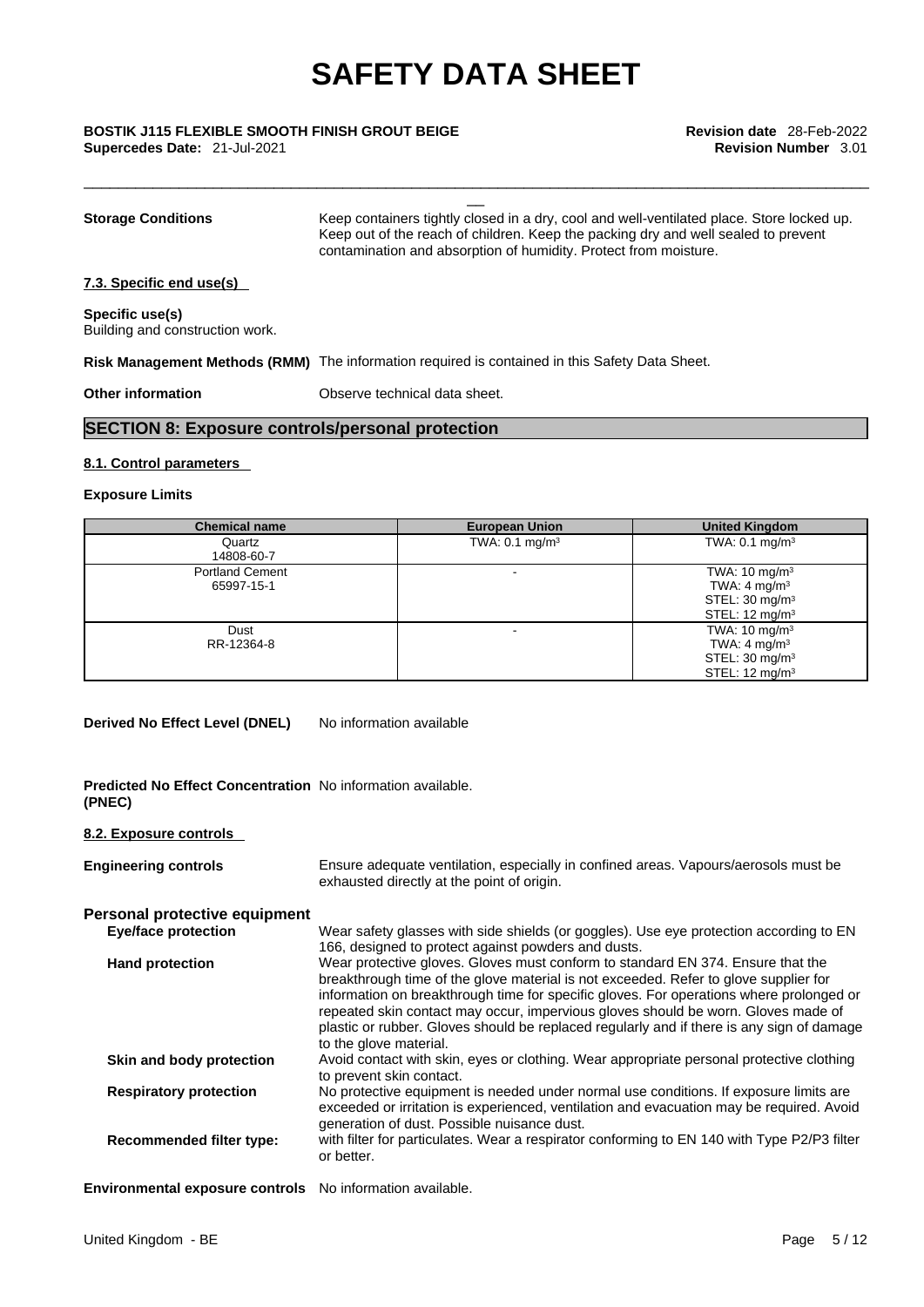\_\_\_\_\_\_\_\_\_\_\_\_\_\_\_\_\_\_\_\_\_\_\_\_\_\_\_\_\_\_\_\_\_\_\_\_\_\_\_\_\_\_\_\_\_\_\_\_\_\_\_\_\_\_\_\_\_\_\_\_\_\_\_\_\_\_\_\_\_\_\_\_\_\_\_\_\_\_\_\_\_\_\_\_\_\_\_\_\_\_\_

# \_\_ **BOSTIK J115 FLEXIBLE SMOOTH FINISH GROUT BEIGE Revision date** 28-Feb-2022 **Supercedes Date:** 21-Jul-2021 **Revision Number** 3.01

### **SECTION 9: Physical and chemical properties**

### **9.1. Information on basic physical and chemical properties**

| <b>Physical state</b><br>Appearance<br>Colour<br>Odour<br><b>Odour threshold</b>                                                  | Solid<br>Powder<br>Beige<br>No information available<br>No information available                            |                  |
|-----------------------------------------------------------------------------------------------------------------------------------|-------------------------------------------------------------------------------------------------------------|------------------|
| <b>Property</b><br>рH<br>pH (as aqueous solution)<br>Melting point / freezing point<br>Initial boiling point and boiling          | <b>Values</b><br>No data available<br>>11<br>Not applicable .<br>°С<br>Not applicable .<br>°C               | Remarks • Method |
| range<br><b>Flash point</b><br><b>Evaporation rate</b><br><b>Flammability</b><br><b>Flammability Limit in Air</b>                 | Not applicable . °C<br>Not applicable.<br>No data available                                                 |                  |
| Upper flammability or explosive No data available<br>limits<br>Lower flammability or explosive No data available<br><b>limits</b> | No data available                                                                                           |                  |
| Vapour pressure<br><b>Relative vapour density</b><br><b>Relative density</b><br><b>Water solubility</b>                           | No data available<br>No data available<br>Cement based products react and<br>solidify in contact with water |                  |
| Solubility(ies)<br><b>Partition coefficient</b><br><b>Autoignition temperature</b><br><b>Decomposition temperature</b>            | No data available<br>No data available<br>No data available<br>No data available                            |                  |
| <b>Kinematic viscosity</b><br><b>Dynamic viscosity</b><br><b>Explosive properties</b><br><b>Oxidising properties</b>              | Not applicable .<br>Not applicable.<br>No data available<br>No data available                               |                  |
| 9.2. Other information<br>Solid content (%)<br><b>Softening Point</b><br><b>VOC Content (%)</b>                                   | 100<br>Not relevant                                                                                         |                  |
| <b>Liquid Density</b><br><b>Bulk density</b>                                                                                      | $1.8$ g/ml<br>1.3<br>50-700 µm                                                                              |                  |

### **SECTION 10: Stability and reactivity**

| 10.1. Reactivity                    |                                                                                     |
|-------------------------------------|-------------------------------------------------------------------------------------|
| <b>Reactivity</b>                   | Product cures with moisture.                                                        |
| 10.2. Chemical stability            |                                                                                     |
| <b>Stability</b>                    | Keep away from Incompatible materials. Stable under recommended storage conditions. |
| <b>Explosion data</b>               |                                                                                     |
| Sensitivity to mechanical<br>impact | None.                                                                               |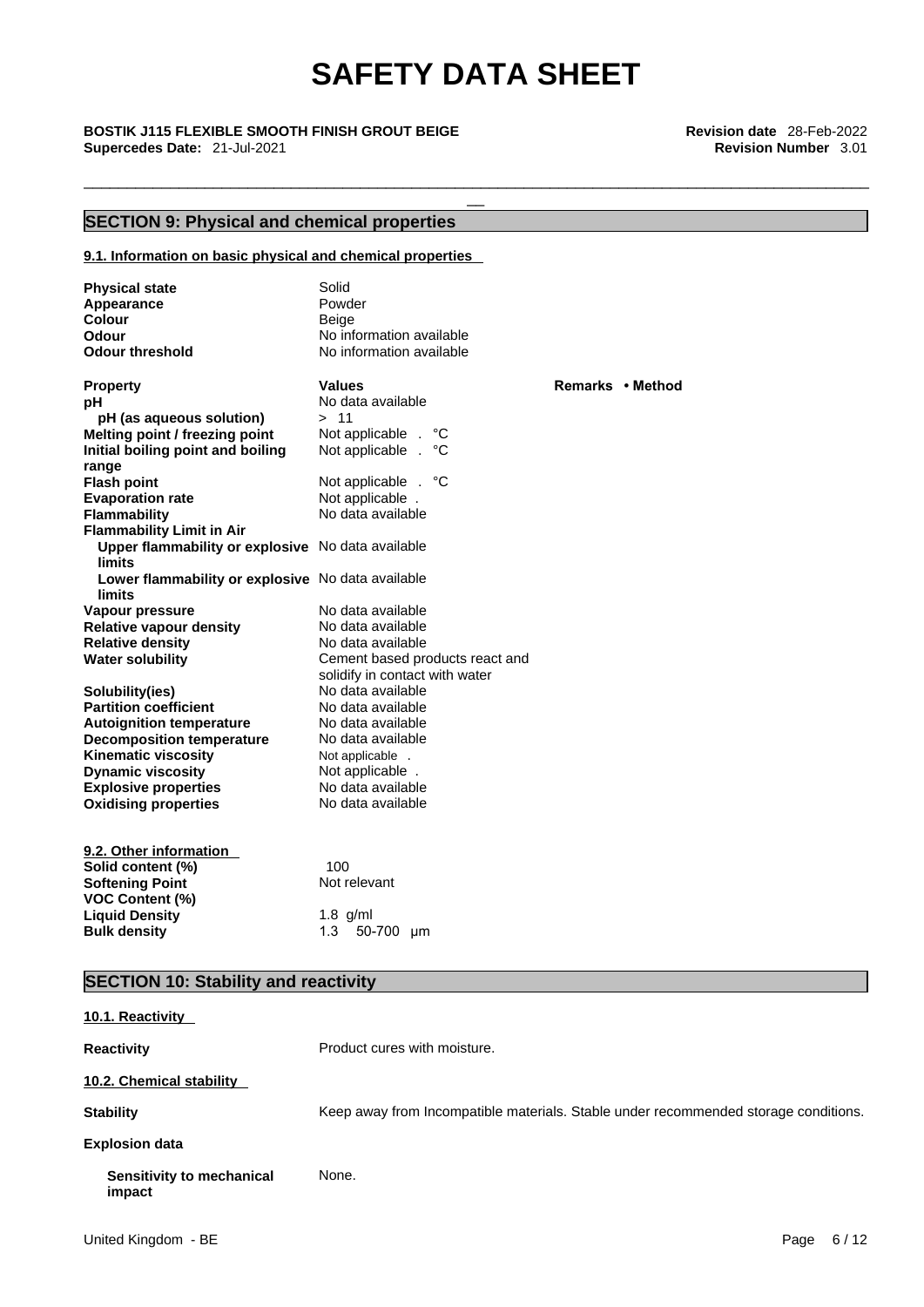\_\_\_\_\_\_\_\_\_\_\_\_\_\_\_\_\_\_\_\_\_\_\_\_\_\_\_\_\_\_\_\_\_\_\_\_\_\_\_\_\_\_\_\_\_\_\_\_\_\_\_\_\_\_\_\_\_\_\_\_\_\_\_\_\_\_\_\_\_\_\_\_\_\_\_\_\_\_\_\_\_\_\_\_\_\_\_\_\_\_\_

\_\_ **BOSTIK J115 FLEXIBLE SMOOTH FINISH GROUT BEIGE Revision date** 28-Feb-2022 **Supercedes Date:** 21-Jul-2021 **Revision Number** 3.01

**Sensitivity to static discharge** None.

**10.3. Possibility of hazardous reactions** 

**Possibility of hazardous reactions** None under normal processing.

**10.4. Conditions to avoid** 

**Conditions to avoid** Product cures with moisture. Protect from moisture.

**10.5. Incompatible materials**

**Incompatible materials** Strong acids. Strong bases. Strong oxidising agents. Acids. Aluminium.

**10.6. Hazardous decomposition products** 

**Hazardous decomposition products**  None under normal use conditions. Stable under recommended storage conditions.

### **SECTION 11: Toxicological information**

### **11.1. Information on toxicological effects**

### **Information on likely routes of exposure**

**Product Information**

| <b>Inhalation</b>   | Specific test data for the substance or mixture is not available. May cause irritation of<br>respiratory tract.                                                                                                                                           |
|---------------------|-----------------------------------------------------------------------------------------------------------------------------------------------------------------------------------------------------------------------------------------------------------|
| Eye contact         | Specific test data for the substance or mixture is not available. Causes serious eye<br>damage. May cause irreversible damage to eyes.                                                                                                                    |
| <b>Skin contact</b> | Specific test data for the substance or mixture is not available. May cause sensitisation<br>by skin contact. Repeated or prolonged skin contact may cause allergic reactions with<br>susceptible persons. (based on components). Causes skin irritation. |
| Ingestion           | Specific test data for the substance or mixture is not available. Ingestion may cause<br>gastrointestinal irritation, nausea, vomiting and diarrhoea.                                                                                                     |
|                     | Symptoms related to the physical, chemical and toxicological characteristics                                                                                                                                                                              |
| Symptoms            | Redness. Burning. May cause blindness. Itching. Rashes. Hives. May cause redness<br>and tearing of the eyes.                                                                                                                                              |

**Numerical measures of toxicity**

**Acute toxicity** 

### **Component Information**

| Chemical name                                             | Oral LD50                    | Dermal LD50                              | Inhalation LC50 |
|-----------------------------------------------------------|------------------------------|------------------------------------------|-----------------|
| Quartz                                                    | >2000 mg/kg (Rattus)         |                                          |                 |
| 14808-60-7                                                |                              |                                          |                 |
| <b>Portland Cement</b><br>65997-15-1                      | LD50 $>$ 2000 mg/Kg (Rattus) | LD50 >2000 mg/Kg                         |                 |
| 2-octyl-2H-isothiazol-3-one<br><b>[OIT]</b><br>26530-20-1 | $=125$ mg/kg (Rattus)        | $= 690$ mg/kg (Oryctolagus<br>cuniculus) |                 |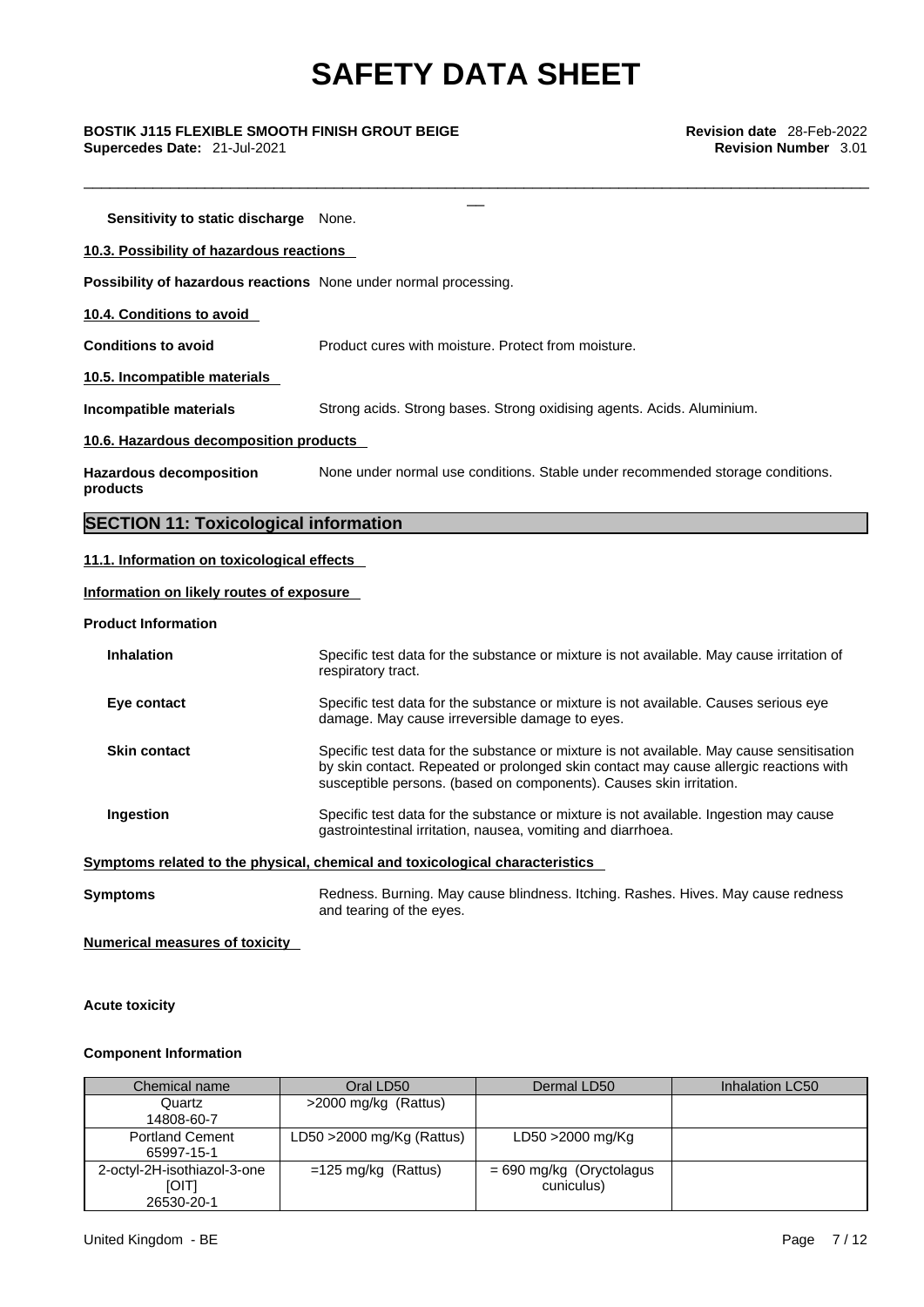\_\_ **BOSTIK J115 FLEXIBLE SMOOTH FINISH GROUT BEIGE Revision date** 28-Feb-2022 **Supercedes Date:** 21-Jul-2021 **Revision Number** 3.01

### **Delayed and immediate effects as well as chronic effects from short and long-term exposure**

**Skin corrosion/irritation** Classification based on data available for ingredients. Irritating to skin.

\_\_\_\_\_\_\_\_\_\_\_\_\_\_\_\_\_\_\_\_\_\_\_\_\_\_\_\_\_\_\_\_\_\_\_\_\_\_\_\_\_\_\_\_\_\_\_\_\_\_\_\_\_\_\_\_\_\_\_\_\_\_\_\_\_\_\_\_\_\_\_\_\_\_\_\_\_\_\_\_\_\_\_\_\_\_\_\_\_\_\_

### 2-octyl-2H-isothiazol-3-one [OIT] (26530-20-1)

| Method                                     | <b>Species</b> | IExposure route | <b>Effective dose</b> | <b>Exposure time</b> | <b>IResults</b>   |
|--------------------------------------------|----------------|-----------------|-----------------------|----------------------|-------------------|
| <b>IOECD Test No. 404:</b><br>Acute Dermal | <b>Rabbit</b>  | Dermal          |                       |                      | <b>ICorrosive</b> |
| Irritation/Corrosion                       |                |                 |                       |                      |                   |

**Serious eye damage/eye irritation** Classification based on data available for ingredients. Causes burns. Risk of serious damage to eyes.

**Respiratory or skin sensitisation** May cause sensitisation by skin contact.

### 2-octyl-2H-isothiazol-3-one [OIT] (26530-20-1)

| Method                                                              | Species                                                           | Exposure route                                                    | <b>Results</b> |
|---------------------------------------------------------------------|-------------------------------------------------------------------|-------------------------------------------------------------------|----------------|
| OECD Test No. 429: Skin<br>Sensitisation: Local Lymph Node<br>Assay | Mouse                                                             |                                                                   | sensitising    |
| Germ cell mutagenicity                                              | Based on available data, the classification criteria are not met. |                                                                   |                |
| Carcinogenicity                                                     | Based on available data, the classification criteria are not met. |                                                                   |                |
| <b>Reproductive toxicity</b>                                        |                                                                   | Based on available data, the classification criteria are not met. |                |
| <b>STOT - single exposure</b>                                       | May cause respiratory irritation.                                 |                                                                   |                |
| STOT - repeated exposure                                            | Based on available data, the classification criteria are not met. |                                                                   |                |
| <b>Aspiration hazard</b>                                            | Based on available data, the classification criteria are not met. |                                                                   |                |
| 11.2. Information on other hazards                                  |                                                                   |                                                                   |                |
| 11.2.1. Endocrine disrupting properties                             |                                                                   |                                                                   |                |
| <b>Endocrine disrupting properties</b>                              | No information available.                                         |                                                                   |                |
| 11.2.2. Other information                                           |                                                                   |                                                                   |                |
| Other adverse effects                                               | No information available.                                         |                                                                   |                |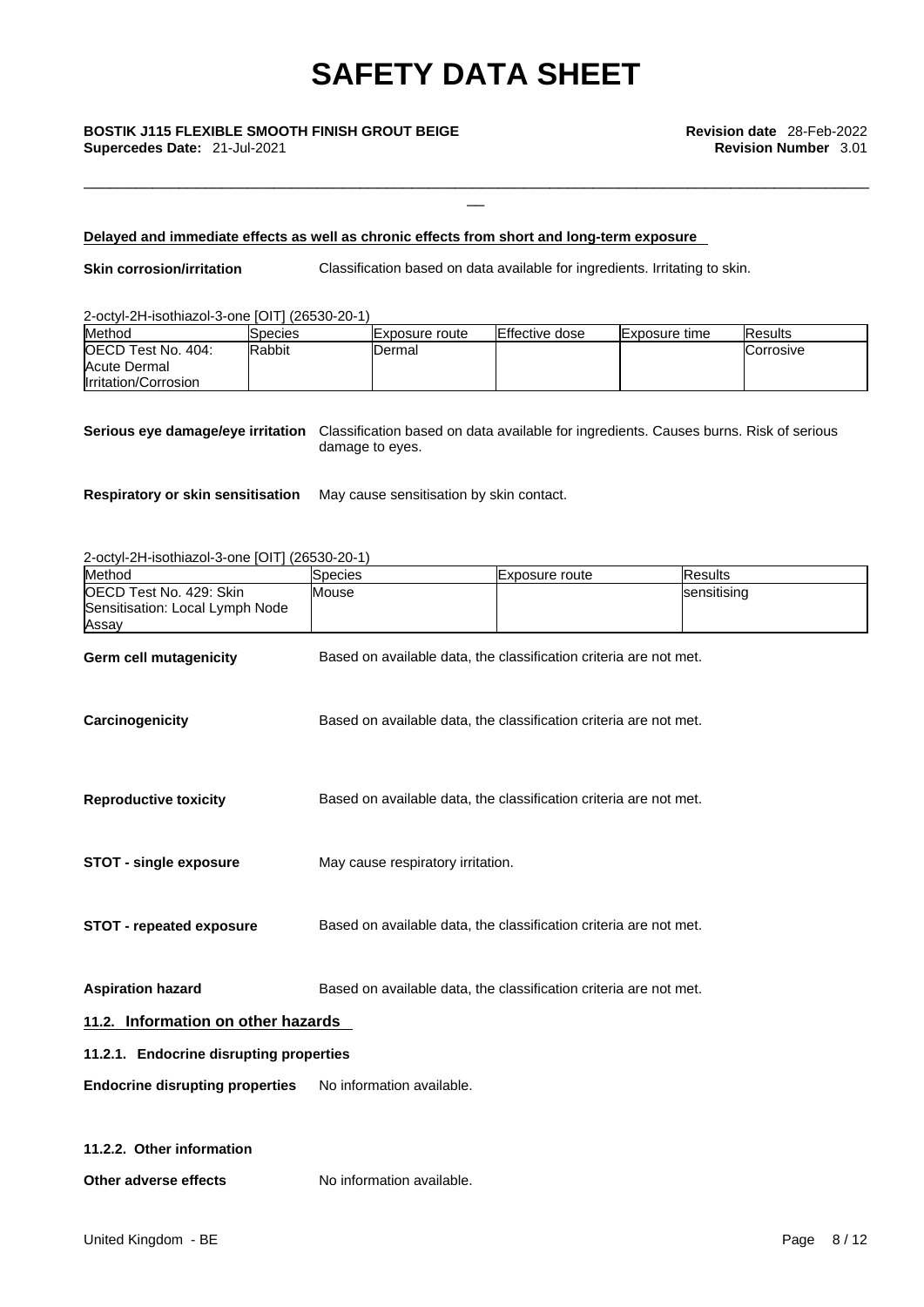\_\_\_\_\_\_\_\_\_\_\_\_\_\_\_\_\_\_\_\_\_\_\_\_\_\_\_\_\_\_\_\_\_\_\_\_\_\_\_\_\_\_\_\_\_\_\_\_\_\_\_\_\_\_\_\_\_\_\_\_\_\_\_\_\_\_\_\_\_\_\_\_\_\_\_\_\_\_\_\_\_\_\_\_\_\_\_\_\_\_\_

# \_\_ **BOSTIK J115 FLEXIBLE SMOOTH FINISH GROUT BEIGE Revision date** 28-Feb-2022 **Supercedes Date:** 21-Jul-2021 **Revision Number** 3.01

### **SECTION 12: Ecological information**

### **12.1. Toxicity**

### **Ecotoxicity**

| Chemical name                                       | Algae/aquatic<br>plants                                                               | Fish                                                                                     | Toxicity to<br>Imicroorganisms I | Crustacea                                | M-Factor | M-Factor<br>(long-term) |
|-----------------------------------------------------|---------------------------------------------------------------------------------------|------------------------------------------------------------------------------------------|----------------------------------|------------------------------------------|----------|-------------------------|
| 2-octyl-2H-isothiazol-3-<br>one [OIT]<br>26530-20-1 | $EC50(72h) =$<br>$0.084 \text{ ma/L}$<br>(Scenedesmus I<br>subspicatus)<br>(OECD 201) | $LC50 (96h) =$<br>$0.036 \,\mathrm{mag/L}$<br>(Oncorhynchus<br>  mykiss) (OECD  <br>203) | $\overline{\phantom{0}}$         | EC50 (48h)<br>$=0.42$ mg/L<br>(OECD 202) | 10       |                         |

### **12.2. Persistence and degradability**

### **Persistence and degradability** No information available.

| <b>Component Information</b>                   |                      |                        |                       |  |
|------------------------------------------------|----------------------|------------------------|-----------------------|--|
| 2-octyl-2H-isothiazol-3-one [OIT] (26530-20-1) |                      |                        |                       |  |
| <b>Method</b>                                  | <b>Exposure time</b> | <b>Value</b>           | <b>IResults</b>       |  |
| OECD Test No. 309: Aerobic                     |                      | $H$ alf-life 0.6-1.4 d | Readily biodegradable |  |
| Mineralization in Surface Water -              |                      |                        |                       |  |
| Simulation Biodegradation Test                 |                      |                        |                       |  |

### **12.3. Bioaccumulative potential**

**Bioaccumulation** There is no data for this product.

### **Component Information**

| Chemical name                                   | <b>Partition coefficient</b> | Bioconcentration factor (BCF) |
|-------------------------------------------------|------------------------------|-------------------------------|
| Quartz<br>14808-60-7                            |                              |                               |
| 2-octyl-2H-isothiazol-3-one [OIT]<br>26530-20-1 | 2.92                         |                               |

### **12.4. Mobility in soil**

**Mobility in soil** No information available.

### **12.5. Results of PBT and vPvB assessment**

**PBT and vPvB assessment** The product does not contain any substance(s) classified as PBT or vPvB.

| Chemical name                                   | PBT and vPvB assessment         |
|-------------------------------------------------|---------------------------------|
| 2-octvl-2H-isothiazol-3-one [OIT]<br>26530-20-1 | The substance is not PBT / vPvB |

### **12.6. Other adverse effects**

**Other adverse effects** No information available.

### **SECTION 13: Disposal considerations**

### **13.1. Waste treatment methods**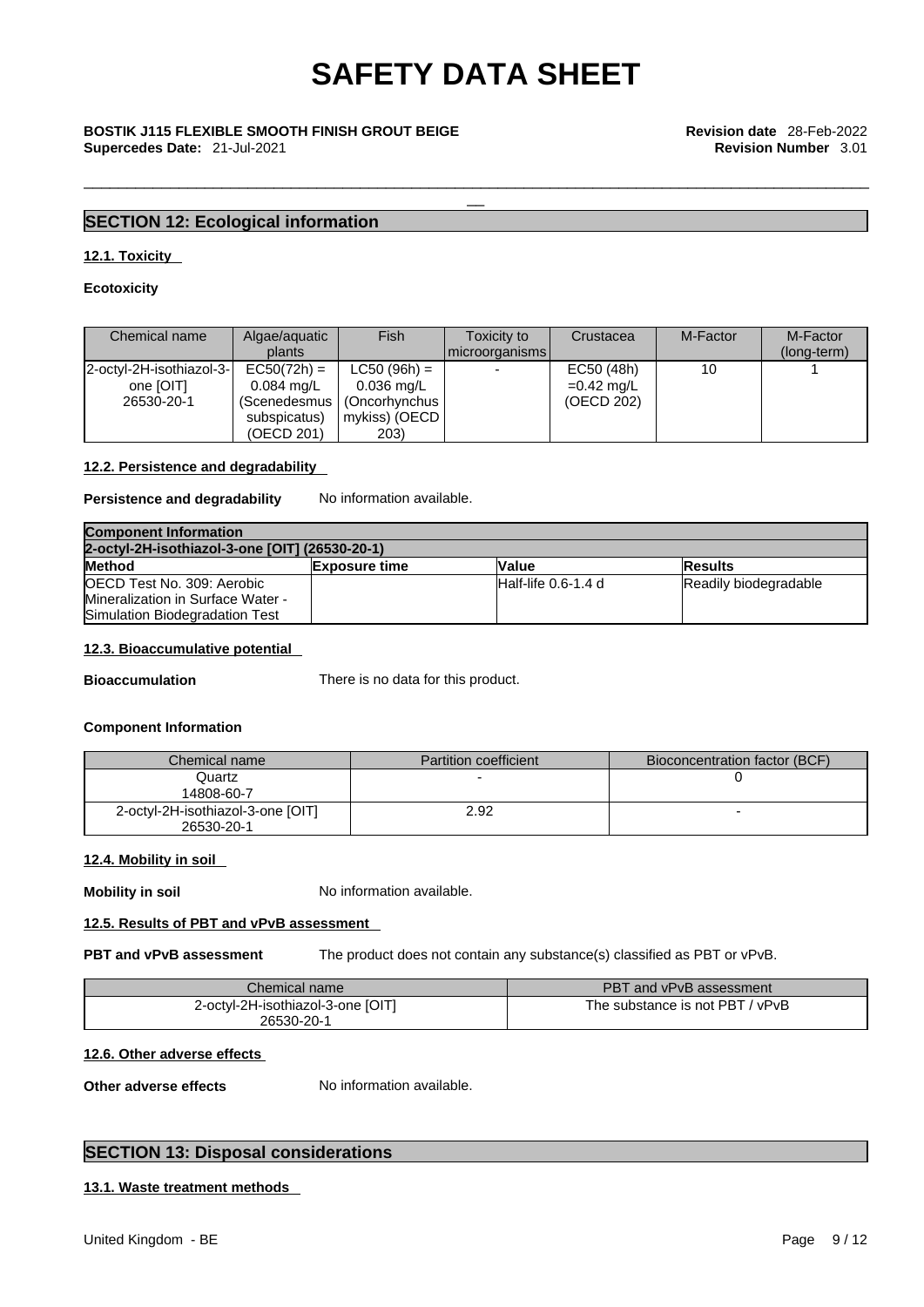\_\_\_\_\_\_\_\_\_\_\_\_\_\_\_\_\_\_\_\_\_\_\_\_\_\_\_\_\_\_\_\_\_\_\_\_\_\_\_\_\_\_\_\_\_\_\_\_\_\_\_\_\_\_\_\_\_\_\_\_\_\_\_\_\_\_\_\_\_\_\_\_\_\_\_\_\_\_\_\_\_\_\_\_\_\_\_\_\_\_\_

# \_\_ **BOSTIK J115 FLEXIBLE SMOOTH FINISH GROUT BEIGE Revision date** 28-Feb-2022 **Supercedes Date:** 21-Jul-2021 **Revision Number** 3.01

| Waste from residues/unused<br>products | Dispose of contents/container in accordance with local, regional, national, and<br>international regulations as applicable. Dispose of waste in accordance with<br>environmental legislation.                                                                                                                                                                                                       |
|----------------------------------------|-----------------------------------------------------------------------------------------------------------------------------------------------------------------------------------------------------------------------------------------------------------------------------------------------------------------------------------------------------------------------------------------------------|
| Contaminated packaging                 | Do not reuse empty containers. Handle contaminated packages in the same way as the<br>product itself.                                                                                                                                                                                                                                                                                               |
| <b>European Waste Catalogue</b>        | 17,09,04 mixed construction and demolition wastes other than those mentioned in 17,09<br>01, 17 09 02 and 17 09 03<br>10 13 06 particulates and dust (except 10 13 12 and 10 13 13)<br>Cured product can be treated as construction waste. In the management of larger<br>quantities consult with local authorities and local waste disposal company<br>10 13 14 waste concrete and concrete sludge |
| <b>Other information</b>               | Waste codes should be assigned by the user based on the application for which the<br>product was used.                                                                                                                                                                                                                                                                                              |

### **SECTION 14: Transport information**

|             | Land transport (ADR/RID)                                                                                                                                                          |                                                                         |                |
|-------------|-----------------------------------------------------------------------------------------------------------------------------------------------------------------------------------|-------------------------------------------------------------------------|----------------|
|             | 14.1 UN number or ID number                                                                                                                                                       | Not regulated                                                           |                |
|             | 14.2 Proper Shipping Name                                                                                                                                                         | Not regulated                                                           |                |
|             | 14.3 Transport hazard class(es)                                                                                                                                                   | Not regulated                                                           |                |
|             | 14.4 Packing group                                                                                                                                                                | Not regulated                                                           |                |
|             | 14.5 Environmental hazards                                                                                                                                                        | Not applicable                                                          |                |
|             | <b>14.6 Special Provisions</b>                                                                                                                                                    | None                                                                    |                |
| <b>IMDG</b> |                                                                                                                                                                                   |                                                                         |                |
|             | 14.1 UN number or ID number                                                                                                                                                       | Not regulated                                                           |                |
|             | 14.2 Proper Shipping Name                                                                                                                                                         | Not regulated                                                           |                |
|             | 14.3 Transport hazard class(es)                                                                                                                                                   | Not regulated                                                           |                |
|             | 14.4 Packing group                                                                                                                                                                | Not regulated                                                           |                |
|             | 14.5 Marine pollutant                                                                                                                                                             | NP.                                                                     |                |
|             | <b>14.6 Special Provisions</b>                                                                                                                                                    | None                                                                    |                |
|             |                                                                                                                                                                                   | 14.7 Transport in bulk according to Annex II of MARPOL and the IBC Code | Not applicable |
|             |                                                                                                                                                                                   |                                                                         |                |
|             | $\mathbf{A}$ , $\mathbf{A}$ , $\mathbf{A}$ , $\mathbf{A}$ , $\mathbf{A}$ , $\mathbf{A}$ , $\mathbf{A}$ , $\mathbf{A}$ , $\mathbf{A}$ , $\mathbf{A}$ , $\mathbf{A}$ , $\mathbf{A}$ |                                                                         |                |

| Air transport (ICAO-TI / IATA-DGR) |                |  |
|------------------------------------|----------------|--|
| 14.1 UN number or ID number        | Not regulated  |  |
| 14.2 Proper Shipping Name          | Not regulated  |  |
| 14.3 Transport hazard class(es)    | Not regulated  |  |
| 14.4 Packing group                 |                |  |
| 14.5 Environmental hazards         | Not applicable |  |
| <b>14.6 Special Provisions</b>     | None           |  |
|                                    | Not regulated  |  |

### **Section 15: REGULATORY INFORMATION**

### **15.1. Safety, health and environmental regulations/legislation specific for the substance or mixture**

### **European Union**

Take note of Directive 98/24/EC on the protection of the health and safety of workers from the risks related to chemical agents at work

Check whether measures in accordance with Directive 94/33/EC for the protection of young people at work must be taken.

Take note of Directive 92/85/EC on the protection of pregnant and breastfeeding women at work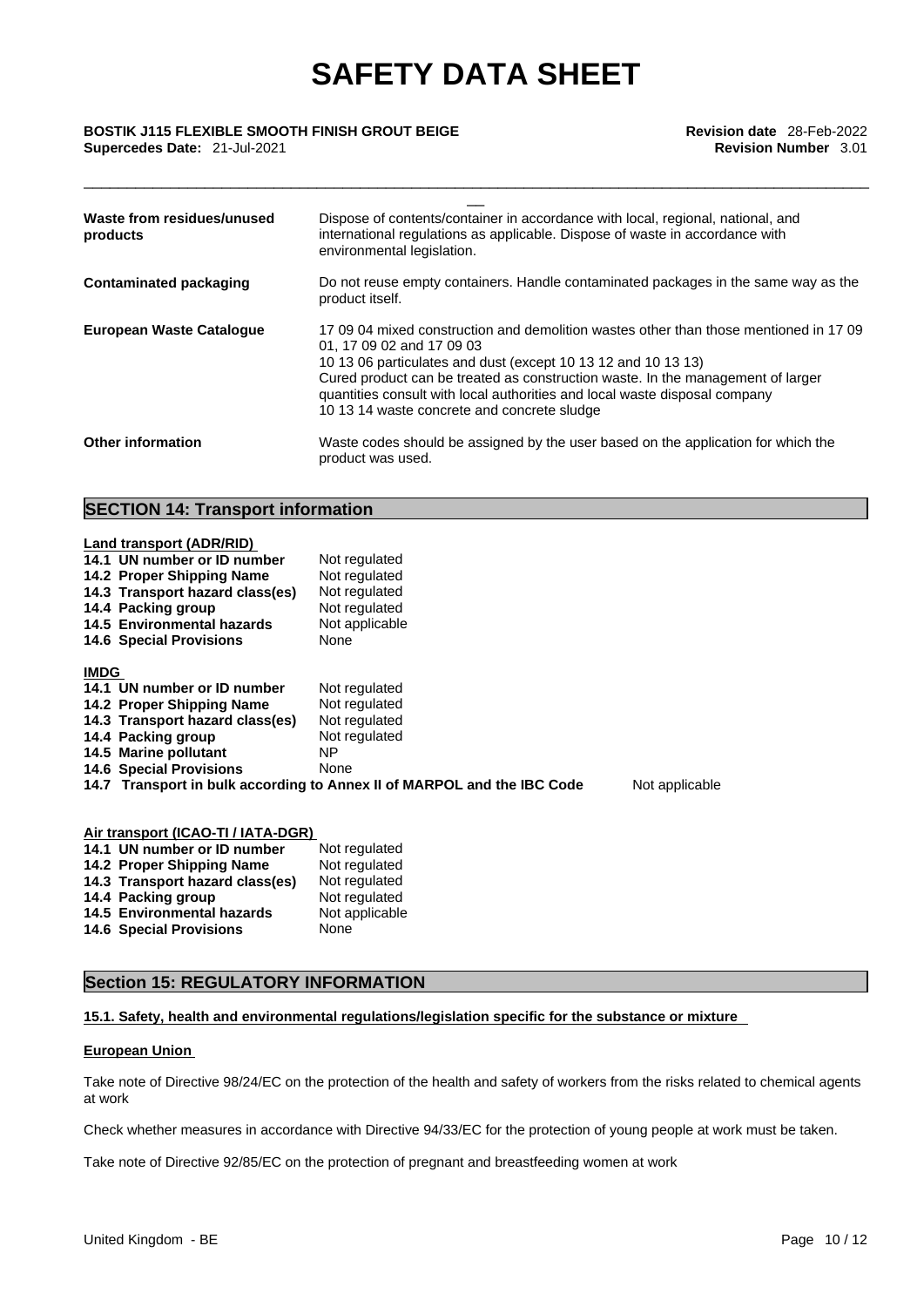\_\_\_\_\_\_\_\_\_\_\_\_\_\_\_\_\_\_\_\_\_\_\_\_\_\_\_\_\_\_\_\_\_\_\_\_\_\_\_\_\_\_\_\_\_\_\_\_\_\_\_\_\_\_\_\_\_\_\_\_\_\_\_\_\_\_\_\_\_\_\_\_\_\_\_\_\_\_\_\_\_\_\_\_\_\_\_\_\_\_\_

### **Registration, Evaluation, Authorization, and Restriction of Chemicals (REACh) Regulation (EC 1907/2006)**

### **SVHC: Substances of Very High Concern for Authorisation:**

This product does not contain candidate substances of very high concern at a concentration >=0.1% (Regulation (EC) No. 1907/2006 (REACH), Article 59)

### **EU-REACH (1907/2006) - Annex XVII - Substances subject to Restriction**

This product contains one or more substance(s) subject to restriction (Regulation (EC) No. 1907/2006 (REACH), Annex XVII).

| Chemical name      | CAS No                                  | Restricted substance per REACH<br>Annex XVII |
|--------------------|-----------------------------------------|----------------------------------------------|
| Cement<br>Portland | $\overline{A}$<br>65997<br>$-12$<br>. J |                                              |

**47** where product supplied with reducing agent the packaging must be marked with the storage conditions and storage period appropriate to maintaining the activity of the reducing agent to keep the content of soluble chromium VI below 2mg/Kg.

### **Substance subject to authorisation per REACH Annex XIV**

This product does not contain substances subject to authorisation (Regulation (EC) No. 1907/2006 (REACH), Annex XIV)

**Ozone-depleting substances (ODS) regulation (EC) 1005/2009** Not applicable

### **Persistent Organic Pollutants**

Not applicable

### **National regulations**

### **15.2. Chemical safety assessment**

Chemical Safety Assessments have been carried out by the Reach registrants for substances registered at >10 tpa. No Chemical Safety Assessment has been carried out for this mixture

### **SECTION 16: Other information**

### **Key or legend to abbreviations and acronyms used in the safety data sheet**

### **Full text of H-Statements referred to under section 3**

H301 - Toxic if swallowed

- H311 Toxic in contact with skin
- H314 Causes severe skin burns and eye damage
- H315 Causes skin irritation
- H317 May cause an allergic skin reaction
- H318 Causes serious eye damage
- H331 Toxic if inhaled
- H335 May cause respiratory irritation
- H400 Very toxic to aquatic life
- H410 Very toxic to aquatic life with long lasting effects

| Legend    |  |
|-----------|--|
| — 1 A J A |  |

| <b>TWA</b>  | TWA (time-weighted average)       |
|-------------|-----------------------------------|
| <b>STEL</b> | STEL (Short Term Exposure Limit)  |
| Ceiling     | Ceiling Limit Value               |
|             | Skin designation                  |
| <b>SVHC</b> | Substance(s) of Very High Concern |